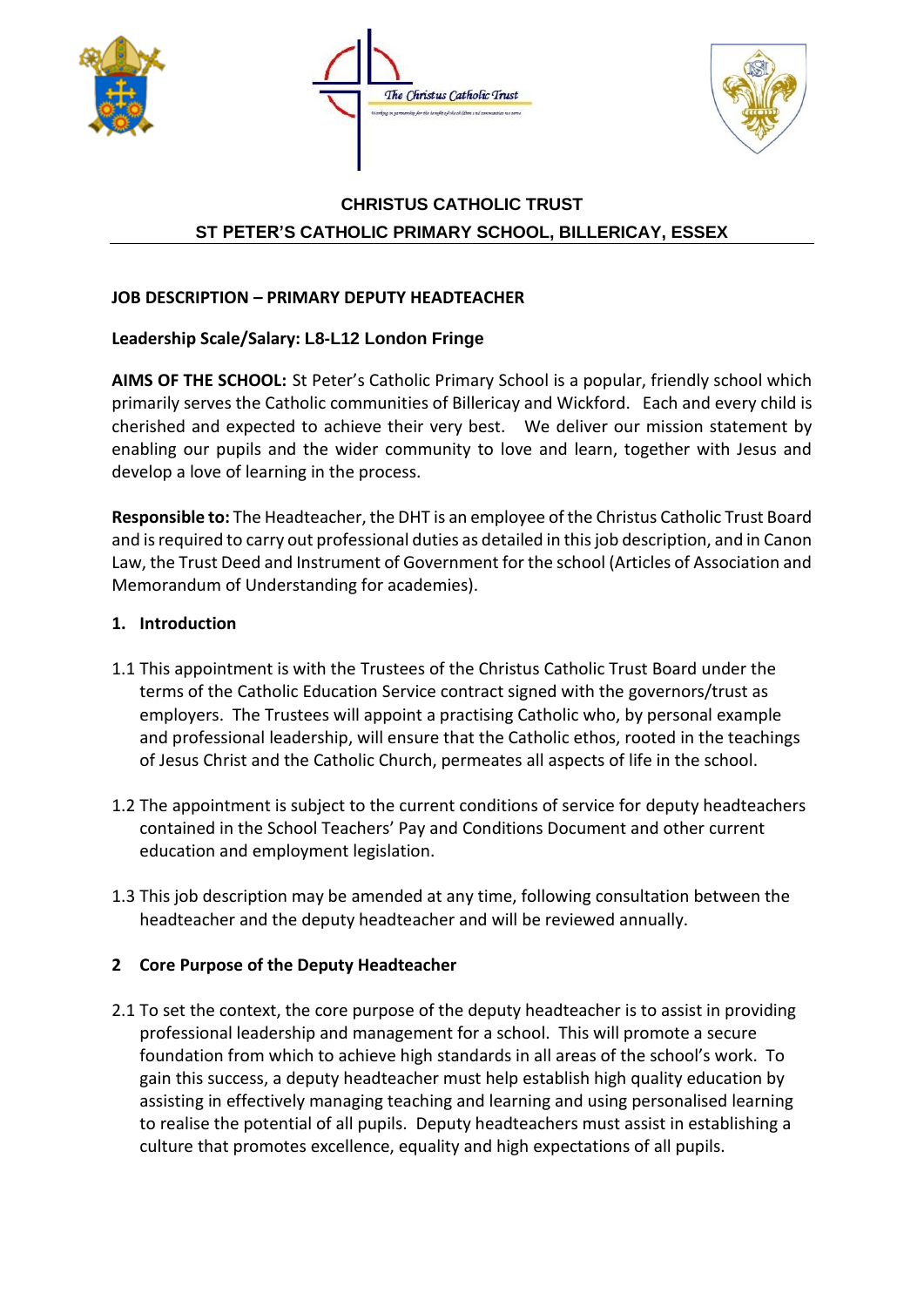- 2.2 The core purpose of the deputy headteacher is to support the headteacher in ensuring that:
	- the school is conducted as a Catholic school in accordance with the teachings of the Catholic Church and Canon Law, and in accordance with the Trust Deed of the Diocese of Brentwood;
	- Religious Education is in accordance with the teachings, doctrines, discipline and general and particular norms of the Catholic Church;
	- religious worship is in accordance with the rites, practices, discipline and liturgical norms of the Catholic Church;
	- the school provides high quality teaching and learning that leads to successful outcomes for pupils in terms of spiritual and moral growth, achievement, attitudes to learning, behaviour and personal development;
	- the school promotes and safeguards the welfare of all children, enabling every child, whatever their background or their circumstances, to have the support they need to: be healthy; stay safe; enjoy and achieve; make a positive contribution; achieve economic well-being; recognise their own dignity and the dignity of others as children of God;
	- all statutory requirements are met and the work of the school is effectively monitored, evaluated and reviewed.

## **General Duties and Responsibilities**

To carry out the duties of the Deputy Headteacher as set out in the current School Teachers' Pay and Conditions Document.

\_\_\_\_\_\_\_\_\_\_\_\_\_\_\_\_\_\_\_\_\_\_\_\_\_\_\_\_\_\_\_\_\_\_\_\_\_\_\_\_\_\_\_\_\_\_\_\_\_\_\_\_\_\_\_\_\_\_\_\_\_\_\_\_\_\_\_\_\_\_\_

#### **Key Areas of Responsibility**

| Class teacher<br>responsibilities | To carry out the duties of a school teacher as set out in<br>$\bullet$<br>the current School Teachers' Pay and Conditions<br>Document.<br>To carry out the duties of a general class teacher as<br>$\bullet$<br>detailed in the school's class teacher job description,<br>including the provision of cover for absent teachers.<br>If required, to be responsible for a specific class or age<br>$\bullet$<br>group of children to be decided on appointment. |
|-----------------------------------|----------------------------------------------------------------------------------------------------------------------------------------------------------------------------------------------------------------------------------------------------------------------------------------------------------------------------------------------------------------------------------------------------------------------------------------------------------------|
| School culture                    | The school's culture expressed in the strategic vision and<br>development of a Catholic school stems from the educational<br>mission of the Church, which is reflected in the school's Mission<br>Statement and School Improvement Plan, school culture and<br>behaviour                                                                                                                                                                                       |
|                                   | <b>Actions:</b>                                                                                                                                                                                                                                                                                                                                                                                                                                                |
|                                   | Under the direction of the headteacher, the deputy headteacher<br>will:                                                                                                                                                                                                                                                                                                                                                                                        |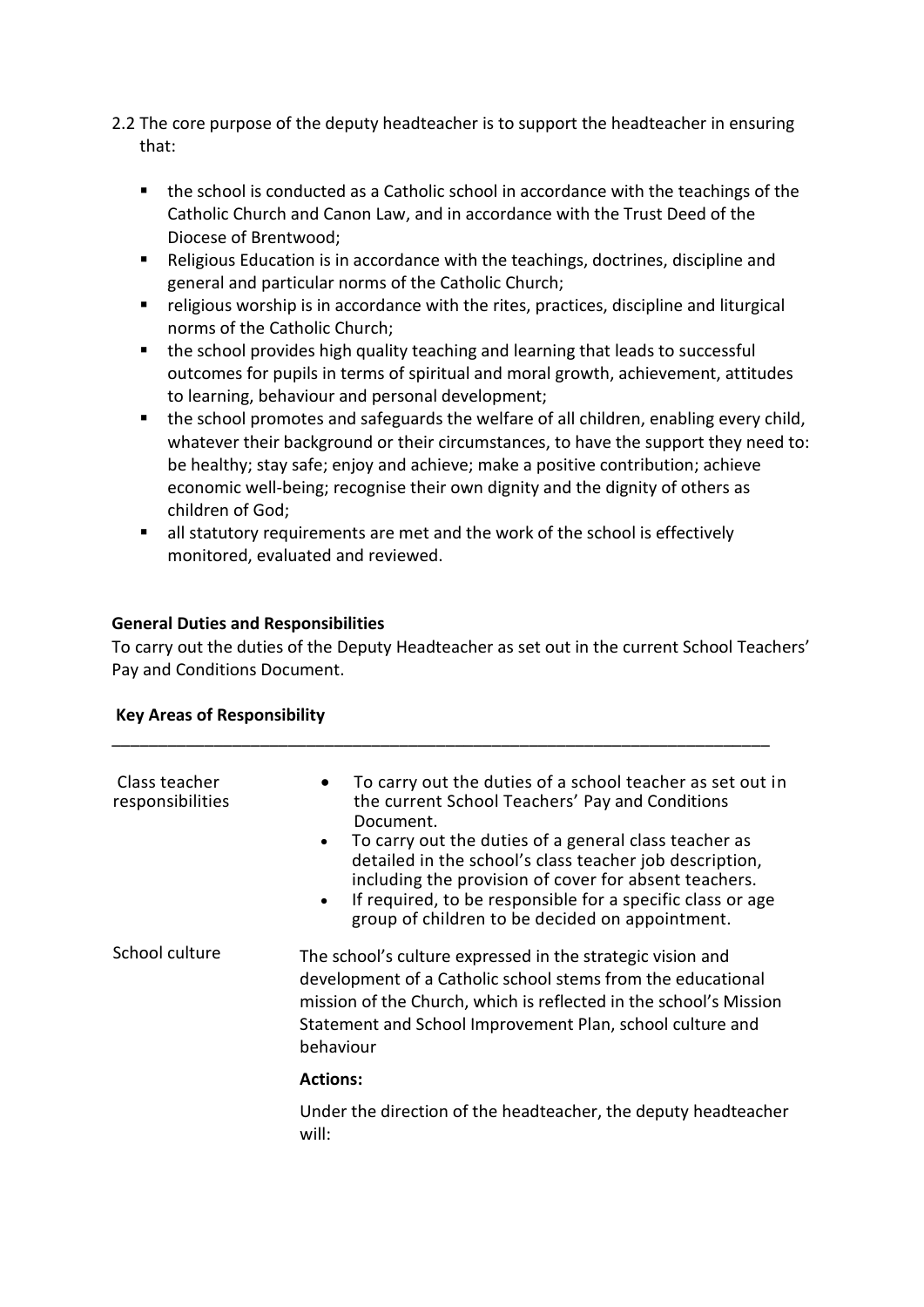- Help create and maintain a distinctively Catholic ethos that is inclusive and applies Catholic values, attitudes and practices in all aspects of school life, recognising that life is lived explicitly and consciously in the presence of God. The ethos and strategic direction should be established and sustained in partnership with the governing board and through consultation with the school community.
- Assist in ensuring there is planned worship, and appropriate liturgy in accordance with the rites, practices, discipline and liturgical norms of the Catholic Church.
- Assist in ensuring the vision reflects the school's distinctive Catholic character, in accordance with the provisions of the Diocesan Trust Deed, based on what it means to be fully human as revealed in the person, life and teachings of Jesus Christ.
- Create a culture where pupils experience a positive and enriching school life
- Uphold ambitious educational standards of excellence which prepare pupils from all backgrounds for their next phase of education and life
- Work with and motivate others to ensure creativity, innovation and quality, including in the use of appropriate new technology, to achieve excellence and nurture human wholeness.
- Promote positive and respectful relationships across the school community and a safe, orderly and inclusive environment
- Help to build a school culture and curriculum, based on Gospel values and the teachings of Jesus Christ and the Catholic Church, which takes account of the richness and diversity of the school's communities.
- Work to build and support a relationship with the local church and parish communities, seeing participation in the celebration of the Eucharist as a crucial point of reference and stability.
- Assist in ensuring a culture of high staff professionalism
- Teaching In a Catholic school, the search for excellence is expressed in learning and teaching, which responds to the needs and aspirations of its pupils and acknowledges their individual worth as children of God.

## **Actions:**

Under the direction of the headteacher, the deputy headteacher will: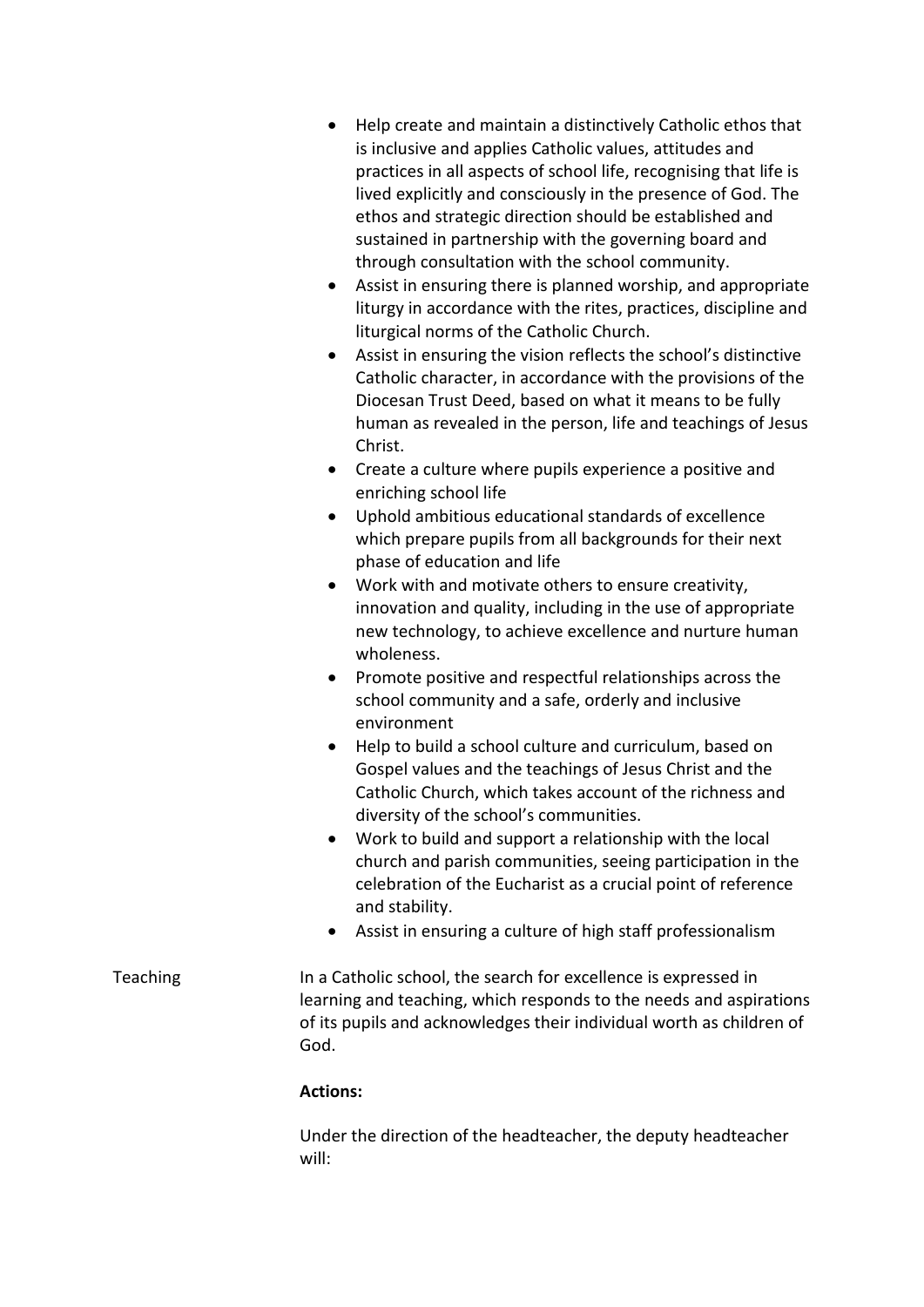|                              | Support in establishing and sustaining high-quality, expert<br>$\bullet$<br>teaching across all subjects and phases, built on an<br>evidence-informed understanding of effective teaching<br>and how pupils learn<br>Secure high-quality religious education for all pupils in<br>$\bullet$<br>accordance with the doctrines and teachings of the<br><b>Catholic Church</b><br>Ensure high quality Personal, Social and Health Education<br>$\bullet$<br>and Citizenship in accordance with the teachings and<br>doctrines of the Catholic Church<br>Ensure high quality Relationship, Sex and Health Education<br>in accordance with the teachings and doctrines of the<br>Catholic Church<br>Ensure quality provision for pupils' spiritual, moral, social<br>$\bullet$<br>and cultural education in line with the distinctive Catholic<br>nature, purposes and aims of the school<br>Ensure teaching is supported by high levels of subject<br>$\bullet$<br>expertise<br>Ensure effective formative assessment to inform strategy<br>and decisions. |
|------------------------------|--------------------------------------------------------------------------------------------------------------------------------------------------------------------------------------------------------------------------------------------------------------------------------------------------------------------------------------------------------------------------------------------------------------------------------------------------------------------------------------------------------------------------------------------------------------------------------------------------------------------------------------------------------------------------------------------------------------------------------------------------------------------------------------------------------------------------------------------------------------------------------------------------------------------------------------------------------------------------------------------------------------------------------------------------------|
| Curriculum and<br>assessment | <b>Actions:</b><br>Under the direction of the headteacher, the deputy headteacher<br>will:                                                                                                                                                                                                                                                                                                                                                                                                                                                                                                                                                                                                                                                                                                                                                                                                                                                                                                                                                             |
|                              | Ensure a broad, structured and coherent curriculum which<br>$\bullet$<br>sets out the knowledge, skills and values that will be taught<br>Support to establish effective curricular leadership,<br>developing subject leaders with high levels of relevant<br>expertise with access to professional networks and<br>communities<br>Ensure that all pupils are taught to read through the<br>provision of evidence-informed approaches to reading,<br>particularly the use of systematic synthetic phonics in<br>schools that teach early reading<br>Assist in ensuring valid, reliable and proportionate<br>approaches are used when assessing pupils                                                                                                                                                                                                                                                                                                                                                                                                  |
| Behaviour                    | <b>Actions:</b>                                                                                                                                                                                                                                                                                                                                                                                                                                                                                                                                                                                                                                                                                                                                                                                                                                                                                                                                                                                                                                        |
|                              | Under the direction of the headteacher, the deputy headteacher<br>will:                                                                                                                                                                                                                                                                                                                                                                                                                                                                                                                                                                                                                                                                                                                                                                                                                                                                                                                                                                                |
|                              | Have high expectations for pupils' behaviour, built upon<br>$\bullet$<br>relationships, rules and routines, based on Gospel Values<br>which are understood clearly by all staff and pupil including                                                                                                                                                                                                                                                                                                                                                                                                                                                                                                                                                                                                                                                                                                                                                                                                                                                    |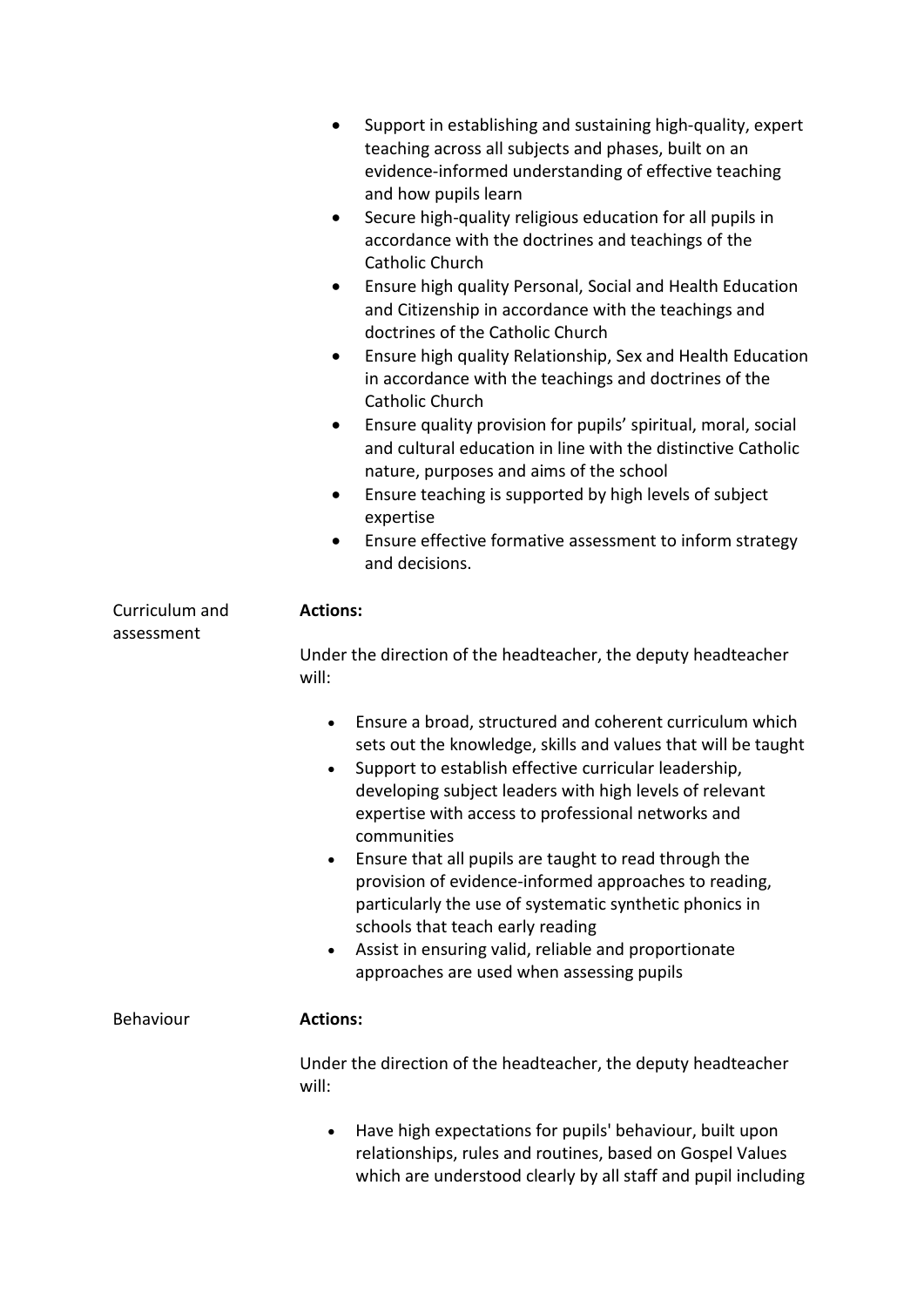courteous conduct in accordance with the school's behaviour policy

- Manage behaviour consistently, fairly and respectfully
- Ensure that adults within the school model and teach the behaviour of a good citizen

| Additional and special<br>educational needs and | <b>Actions:</b>                                                                                                                                                                                                                                                                                                                                                                                                                                                                                                                                                                                                   |  |
|-------------------------------------------------|-------------------------------------------------------------------------------------------------------------------------------------------------------------------------------------------------------------------------------------------------------------------------------------------------------------------------------------------------------------------------------------------------------------------------------------------------------------------------------------------------------------------------------------------------------------------------------------------------------------------|--|
| disabilities (SEND)                             | Under the direction of the headteacher, the deputy headteacher<br>will:                                                                                                                                                                                                                                                                                                                                                                                                                                                                                                                                           |  |
|                                                 | Ensure the school holds ambitious expectations for all<br>$\bullet$<br>pupils<br>Assist in creating a culture and practices that enable pupils<br>$\bullet$<br>to access the curriculum and learn effectively<br>Ensure the school works effectively with parents, carers and<br>$\bullet$<br>professionals, to identify the additional needs of pupils,<br>providing support and adaptation where appropriate<br>Assist in ensuring the school fulfils its statutory duties under<br>$\bullet$<br>the SEND code of practice                                                                                      |  |
| Professional<br>development                     | <b>Actions:</b><br>Under the direction of the headteacher, the deputy headteacher<br>will:                                                                                                                                                                                                                                                                                                                                                                                                                                                                                                                        |  |
|                                                 | Ensure staff have access to high-quality, sustained<br>$\bullet$<br>professional development opportunities<br>Prioritise the professional development of staff, ensuring<br>$\bullet$<br>effective planning, delivery and evaluation which is<br>consistent with the standard for teachers' professional<br>development<br>Ensure that professional development opportunities draw<br>$\bullet$<br>on expert provision from beyond the school, as well as<br>within it, including nationally recognised career and<br>professional frameworks and programmes to build capacity<br>and support succession planning |  |
| Organisational<br>management                    | In a Catholic school, all deployment of staff, finance,<br>material resources, time and energy should promote the<br>common good of the community in accordance with the<br>school's mission.<br>The Deputy Headteacher will support the Headteacher to<br>$\bullet$<br>provide effective organisation and management of the<br>school and seeks ways of improving organisational<br>structures and functions based on rigorous self-evaluation.<br>In support of the Headteacher, the Deputy Headteacher will                                                                                                    |  |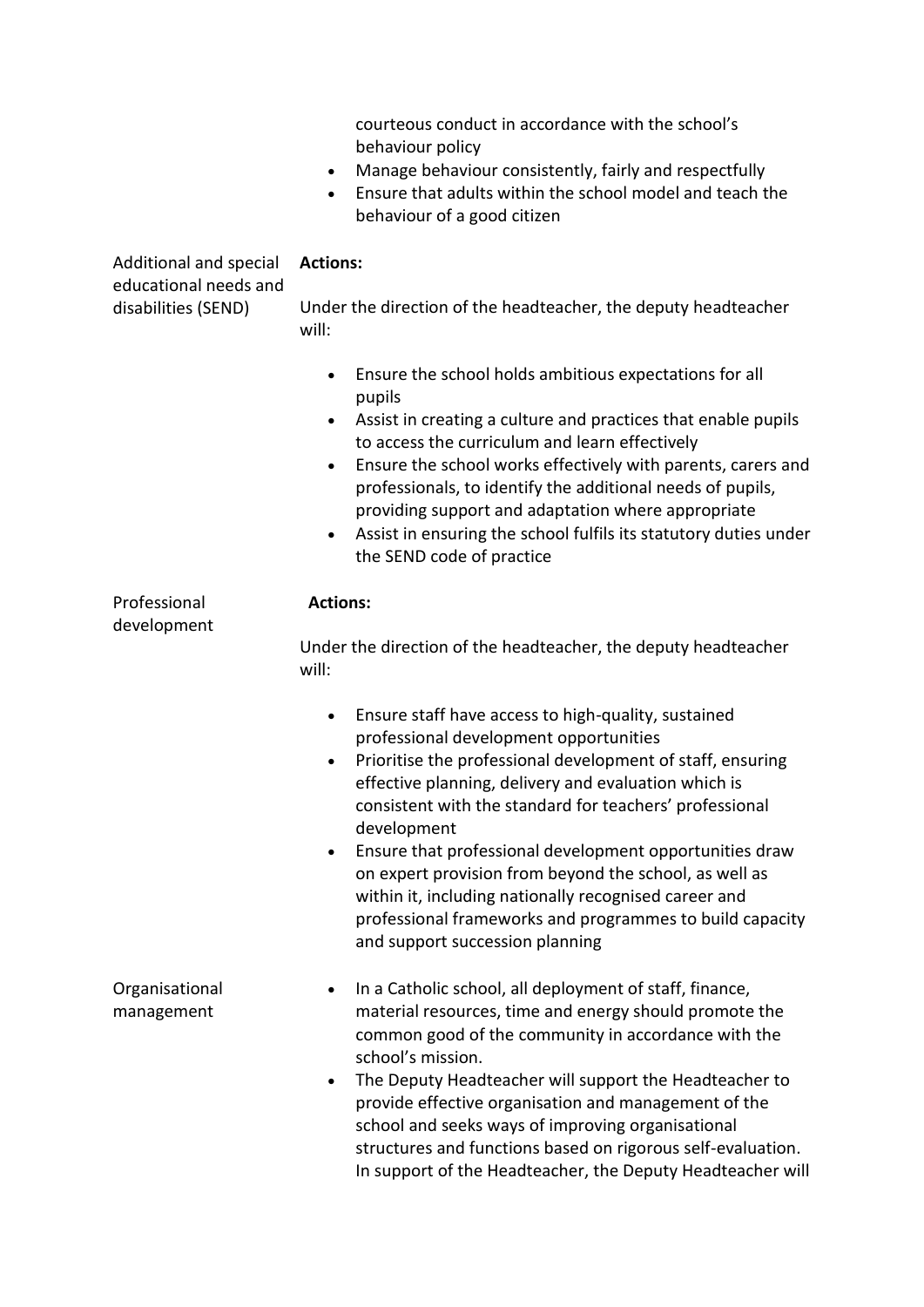deploy people and resources efficiently and effectively to secure the school's aims and mission through meeting specific objectives in line with the school's strategic plan and financial objectives.

#### **Actions:**

Under the direction of the headteacher, the deputy headteacher will:

|                                  | Ensure the protection and safety of pupils and staff through<br>$\bullet$<br>effective approaches to safeguarding<br>Support the appropriate prioritisation and allocation of<br>$\bullet$<br>financial resources, ensuring efficiency, effectiveness and<br>probity in the use of public funds<br>Ensure staff are deployed and managed well with due<br>$\bullet$<br>attention paid to workload<br>Establish and oversee systems, processes and policies that<br>$\bullet$<br>enable the school to operate effectively and efficiently<br>Assist in ensuring rigorous approaches to identifying,<br>$\bullet$<br>managing and mitigating risk<br>Assist in ensuring stewardship of the buildings and grounds<br>$\bullet$<br>in relation to Diocesan requirements<br>Assist in providing a safe and secure environment for all<br>$\bullet$<br>who work in and visit the school |
|----------------------------------|-----------------------------------------------------------------------------------------------------------------------------------------------------------------------------------------------------------------------------------------------------------------------------------------------------------------------------------------------------------------------------------------------------------------------------------------------------------------------------------------------------------------------------------------------------------------------------------------------------------------------------------------------------------------------------------------------------------------------------------------------------------------------------------------------------------------------------------------------------------------------------------|
| Continuous school<br>improvement | <b>Actions:</b><br>Under the direction of the headteacher, the deputy headteacher                                                                                                                                                                                                                                                                                                                                                                                                                                                                                                                                                                                                                                                                                                                                                                                                 |
|                                  | will:                                                                                                                                                                                                                                                                                                                                                                                                                                                                                                                                                                                                                                                                                                                                                                                                                                                                             |
|                                  | Identify and analyse complex or persistent problems and<br>$\bullet$<br>barriers which limit school effectiveness, and identify<br>priority areas for improvement<br>Develop appropriate evidence-informed strategies for<br>$\bullet$<br>improvement as part of well-targeted plans which are<br>realistic, timely, appropriately sequenced and suited to the<br>school's context<br>Ensure careful and effective implementation of<br>$\bullet$<br>improvement strategies, which lead to sustained school<br>improvement over time                                                                                                                                                                                                                                                                                                                                              |
|                                  | Working in partnership In a Catholic school, the headteacher shares responsibility for the<br>mission of the school and the wider Diocesan educational system                                                                                                                                                                                                                                                                                                                                                                                                                                                                                                                                                                                                                                                                                                                     |

and is therefore called to work in collaboration with others including, parents, clergy, religious, diocesan officers, colleague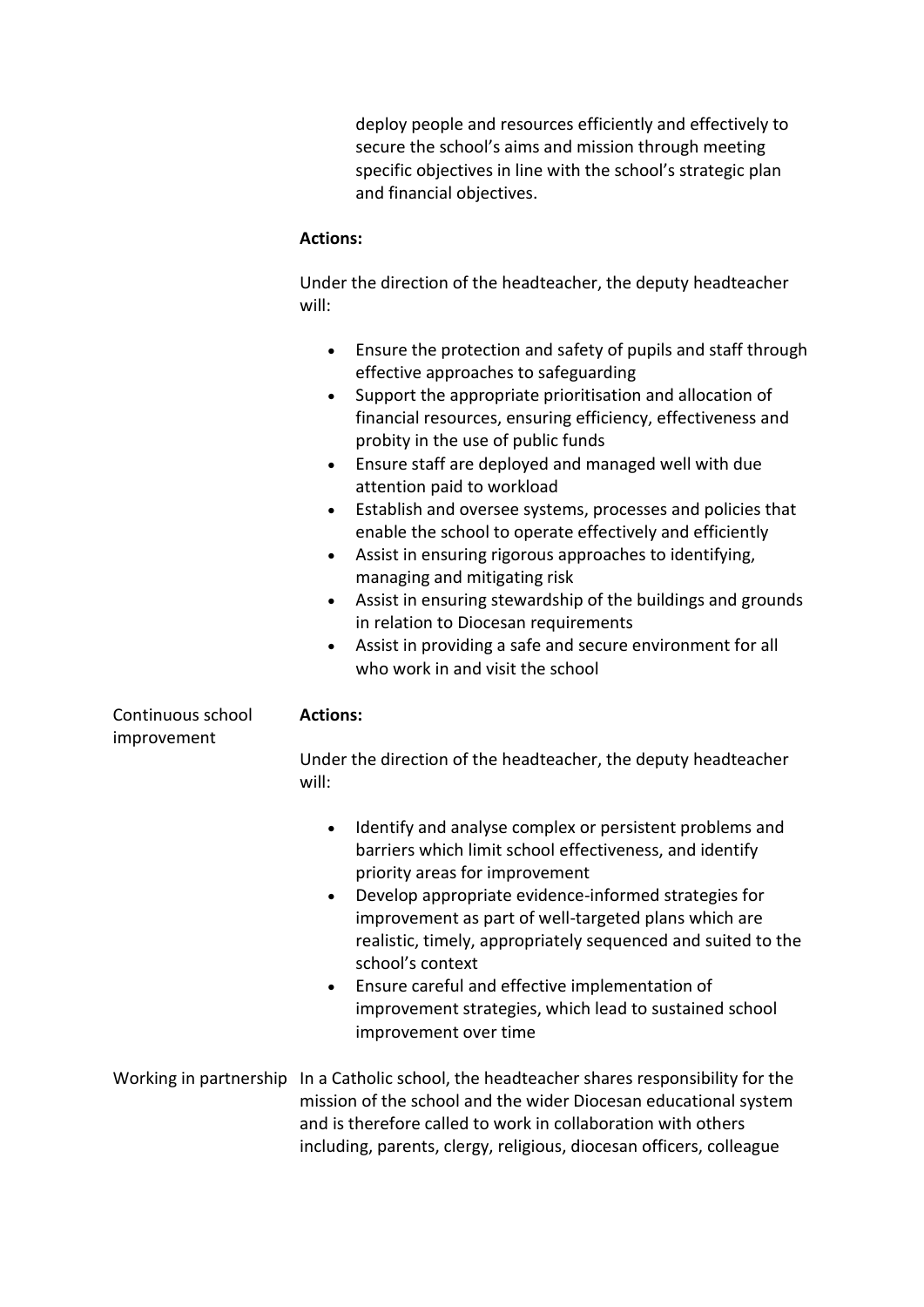headteachers and agencies set up by the Catholic Bishops' Conference of England and Wales, as and when appropriate

#### **Actions:**

Under the direction of the headteacher, the deputy headteacher will:

- Recognise the authority of the Bishop in relation to the provision of Catholic education in the Diocese and work with Diocesan authorities to provide them with such information as they require
- Forge constructive relationships with parents to support and improve pupils' achievement and further the distinctive Catholic nature, purposes and aims of the school
- Develop effective links with the parish and wider Catholic community. Work successfully with other schools, including other Catholic schools, and organisations in a climate of mutual challenge and support
- Create working relationships with fellow professionals and colleagues across other public services to improve educational outcomes for all pupils

| Governance and<br>accountability | Actions:                                                                                                                                                                                                              |  |  |
|----------------------------------|-----------------------------------------------------------------------------------------------------------------------------------------------------------------------------------------------------------------------|--|--|
|                                  | Under the direction of the headteacher, the deputy headteacher<br>will:                                                                                                                                               |  |  |
|                                  | Understand and welcome the role of effective governance,<br>$\bullet$<br>upholding their obligation to give account and accept<br>responsibility<br>Create professional working relationships with those              |  |  |
|                                  | $\bullet$<br>responsible for governance                                                                                                                                                                               |  |  |
|                                  | Ensure that staff know and understand their professional<br>$\bullet$<br>responsibilities and are held to account                                                                                                     |  |  |
|                                  | Ensure the school effectively and efficiently operates within<br>$\bullet$<br>the required regulatory frameworks and meets all statutory<br>duties                                                                    |  |  |
| Other areas of<br>Responsibility | Other areas of responsibility will be decided according to<br>$\bullet$<br>the skills and talents of the successful candidate.<br>Deputy Designated Safeguarding Lead or Designated<br>$\bullet$<br>Safeguarding Lead |  |  |